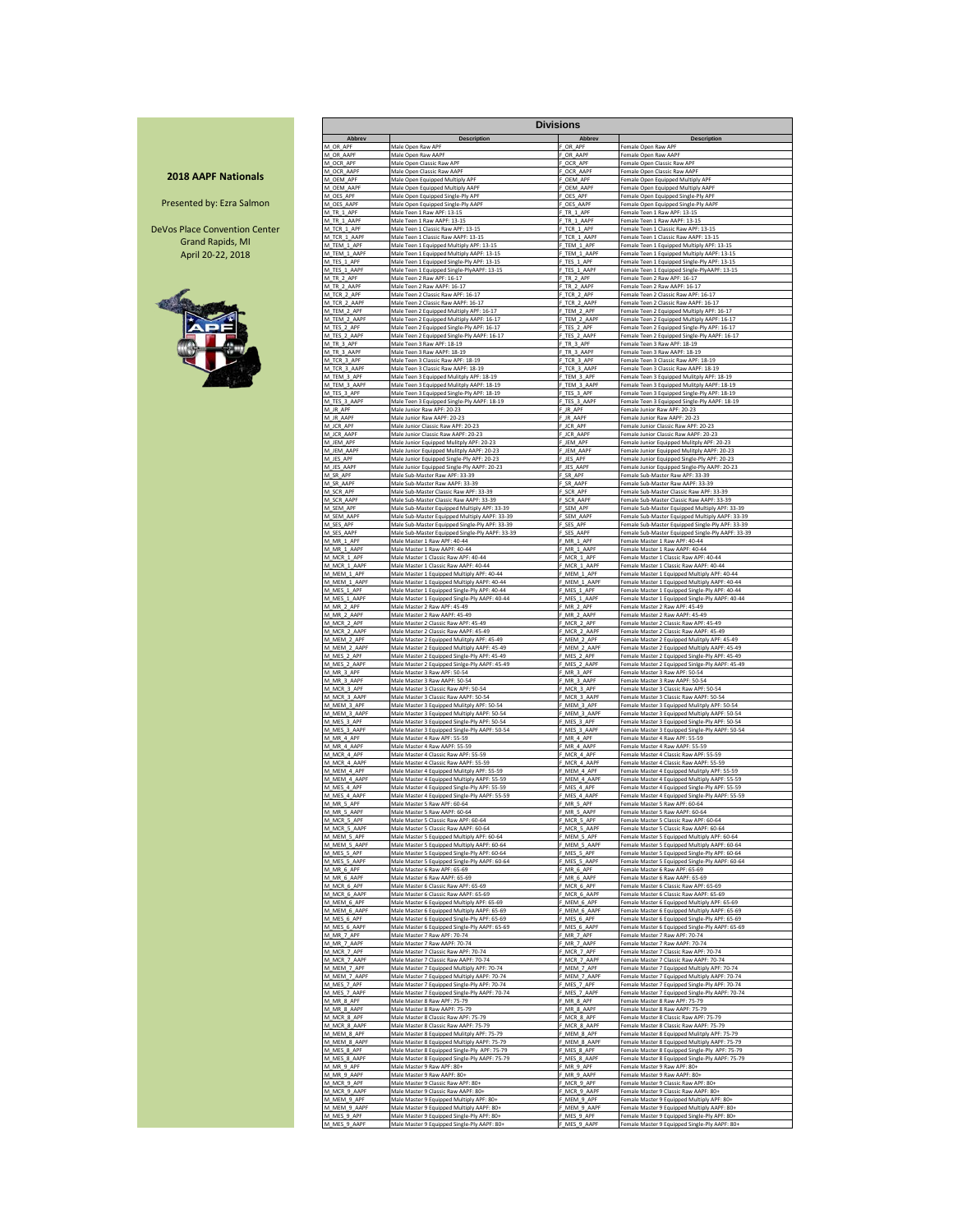20-Apr-18

### 2018 AAPF Nationals - Bench Only - Kg Results

| <b>Name</b>              | Age | Div                  | <b>BWt</b><br>(Ka) | <b>WtCls</b><br>(Ka) | Glossbrenner | Bench 1 | Bench 2  | Bench <sub>3</sub> | Bench 4  | <b>Best Bench</b> | <b>Coeff Score</b> | Age & Coeff | <b>PI-Div-WtCl</b> | Team                         | <b>Notes</b>          |
|--------------------------|-----|----------------------|--------------------|----------------------|--------------|---------|----------|--------------------|----------|-------------------|--------------------|-------------|--------------------|------------------------------|-----------------------|
| Mikovits, Aubrey         | 22  | F JR AAPF            | 88.5               | 90                   | 0.7545       | 60      | 65       | 72.5               | 75       | 72.5              | 54.70125           | $\Omega$    | 1-F JR AAPF-90     | Flint Barbell Club           |                       |
| Wetenhall, Kathy (Mast5) | 64  | MES 5 AAPF           | 85.8               | 90                   | 0.7682       | 85      | 95       | 100.25             |          | 100.25            | 77.01205           | 111.6674725 | 1-F MES 5 AAPF-90  |                              | Best Women's Equipped |
| Johnson, April           | 43  | MR <sub>1</sub> AAPF | 74.1               | 75                   | 0.8429       | 57.5    | 62.5     | $-65$              |          | 62.5              | 52.68125           | 54.31436875 | 1-F MR 1 AAPF-75   | Flint Barbell Club           |                       |
| Jacobson, Lisa           | 47  | MR <sub>2</sub> AAPF | 69.9               | 75                   | 0.8773       | 57.5    | 60       | $-65$              |          | 60                | 52.638             | 56.954316   | 1-F MR 2 AAPF-75   | Flint Barbell Club           |                       |
| Lindsay, Amy (BP)        | 45  | MR 2 AAPF            | 79.6               | 82.5                 | 0.80435      | 55      | 60       | 65                 |          | 65                | 52.28275           | 55.15830125 | 1-F MR 2 AAPF-82.5 | <b>Blueline Barbell Club</b> |                       |
| Sink, Janet (BP)         | 75  | MR 8 AAPF            | 94.2               | SHW                  | 0.73295      | 37.5    | 42.5     | 45                 | 47.5     | 45                | 32.98275           | 60.52334625 | 1-F MR 8 AAPF-SHW  | Armegeddon                   |                       |
| Holschuh, Kelli          | 27  | <b>DES AAPF</b>      | 79                 | 82.5                 | 0.8082       | 82.5    | $-90$    | 90                 |          | 90                | 72.738             | $\Omega$    | 1-F OES AAPF-82.5  | <b>Wetenhall Babes</b>       |                       |
| Wetenhall, Kathy (Open)  | 64  | OES AAPF             | 85.8               | 90                   | 0.7682       | 85      | 95       | 100.25             |          | 100.25            | 77.01205           | 111.6674725 | 1-F OES AAPF-90    |                              |                       |
| Davis, Jasmine           | 25  | F OR AAPF            | 126.4              | SHW                  | 0.67         | 117.5   | 130      | 145                | $-147.5$ | 145               | 97.15              | $\mathbf 0$ | 1-F OR AAPF-SHW    |                              | Best Women's Raw      |
| Stadel, Martina          | 35  | F SR AAPF            | 109.7              | SHW                  | 0.6919       | 75      | 82.5     | 85                 |          | 85                | 58.8115            | $\Omega$    | 1-F SR AAPF-SHW    | Flint Barbell Club           |                       |
| Ott, David               | 20  | M JR AAPF            | 117.7              | 125                  | 0.5533       | 150     | 157.5    | 165                |          | 165               | 91.2945            | $\mathbf 0$ | 1-M JR AAPF-125    | Flint Barbell Club           |                       |
| Hubbs, Eric              | 54  | M MEM 3 AAPF         | 130.7              | 140                  | 0.5396       | 100     | $-290$   | $-290$             |          | 100               | 53.96              | 64.96784    | 1-M MEM 3 AAPF-140 | Ironman Barbell              |                       |
| McKnight, Kevin          | 60  | M MES 5 AAPF         | 123.1              | 125                  | 0.54765      | 170     | 177.5    | $-180$             |          | 177.5             | 97.207875          | 130.2585525 | 1-M MES 5 AAPF-125 |                              |                       |
| Wetenhall, Jim           | 67  | M MES 5 AAPF         | 128.5              | 140                  | 0.5418       | 175     | 182.5    | 187.5              |          | 187.5             | 101.5875           | 156.7495125 | 1-M MES 5 AAPF-140 |                              |                       |
| Capone, Tone             | 41  | M MR 1 AAPF          | 106.6              | 110                  | 0.5678       | 150     | $-157.5$ | $-157.5$           |          | 150               | 85.17              | 86.0217     | 1-M MR 1 AAPF-110  |                              |                       |
| Morris, Patrick          | 49  | M MR 2 AAPF          | 96.6               | 100                  | 0.5902       | 152.5   | $-160$   | $-170$             |          | 152.5             | 90.0055            | 100.1761215 | 1-M MR 2 AAPF-100  |                              |                       |
| Stadel, Scott            | 45  | M MR 2 AAPF          | 108.3              | 110                  | 0.565        | 137.5   | 142.5    | $-147.5$           |          | 142.5             | 80.5125            | 84.9406875  | 1-M MR 2 AAPF-110  | Flint Barbell Club           |                       |
| Hensley, Rob             | 50  | M MR 3 AAPF          | 99.4               | 100                  | 0.5828       | 147.5   | 152.5    | $-157.5$           |          | 152.5             | 88.877             | 100.43101   | 1-M MR 3 AAPF-100  | Flint Barbell Club           |                       |
| Ellis, Jeffrey           | 58  | M MR 4 AAPF          | 87.8               | 90                   | 0.6205       | 120     | $-125$   | 125                |          | 125               | 77.5625            | 100.1331875 | 1-M MR 4 AAPF-90   |                              |                       |
| Edwards, Bruce           | 59  | M MR 4 AAPF          | 127.1              | 140                  | 0.54325      | 180     | 187.5    | 190                | 192.5    | 190               | 103.2175           | 135.7310125 | 1-M MR 4 AAPF-140  |                              |                       |
| Spencer, James "Skip"    | 63  | M MR 5 AAPF          | 74.9               | 75                   | 0.69275      | 100     | 105      | 110                |          | 110               | 76.2025            | 108.2837525 | 1-M MR 5 AAPF-75   |                              |                       |
| Jacobson, Bob            | 60  | M MR 5 AAPF          | 97.4               | 100                  | 0.588        | 122.5   | $-140$   | $-140$             |          | 122.5             | 72.03              | 96.5202     | 1-M MR 5 AAPF-100  | Grand Haven Powerhouse Gym   |                       |
| Stone, Eric              | 35  | M OEM AAPF           | 80.9               | 82.5                 | 0.6557       | 170     | 190      | 200                | $-215.5$ | 200               | 131.14             | $\mathbf 0$ | 1-M OEM AAPF-82.5  | <b>Team Stone</b>            | Best Men's Equipped   |
| Boring, Steve            | 30  | M OR AAPF            | 106.4              | 110                  | 0.5681       | 175     | 187.5    | $-197.5$           |          | 187.5             | 106.51875          | $\Omega$    | 1-M OR AAPF-110    |                              | Best Men's Raw        |
| McCollum, Ryan           | 35  | M SR AAPF            | 147.4              | SHW                  | 0.5251       | 182.5   | 185      | $-187.5$           |          | 185               | 97.1435            | $\Omega$    | 1-M SR AAPF-SHW    | Team Litehouse               |                       |

## 2018 AAPF Nationals - Bench Only - Lb Results

| <b>Name</b>              | Age | Div                  | <b>BWt</b><br>(Kg) | <b>WtCls</b><br>(Kg) | Glossbrenner | Bench 1  | Bench <sub>2</sub> | Bench <sub>3</sub> | Bench 4     | <b>Best Bench</b> | <b>Coeff Score</b> | Age & Coeff | PI-Div-WtCl        | Team                         | <b>Notes</b>          |
|--------------------------|-----|----------------------|--------------------|----------------------|--------------|----------|--------------------|--------------------|-------------|-------------------|--------------------|-------------|--------------------|------------------------------|-----------------------|
| Mikovits, Aubrey         | 22  | F JR AAPF            | 88.5               | 90                   | 0.7545       | 132.276  | 143.299            | 159.8335           | 165.345     | 159.8335          | 54.70125           | $\Omega$    | 1-F JR AAPF-90     | Flint Barbell Club           |                       |
| Wetenhall, Kathy (Mast5) | 64  | F MES 5 AAPF         | 85.8               | 90                   | 0.7682       | 187.391  | 209.437            | 221.01115          | $\Omega$    | 221.01115         | 77.01205           | 111.6674725 | 1-F MES 5 AAPF-90  |                              | Best Women's Equipped |
| Johnson, April           | 43  | MR 1 AAPF            | 74.1               | 75                   | 0.8429       | 126.7645 | 137.7875           | $-143.299$         |             | 137.7875          | 52.68125           | 54.31436875 | 1-F MR 1 AAPF-75   | Flint Barbell Club           |                       |
| Jacobson, Lisa           | 47  | F MR 2 AAPF          | 69.9               | 75                   | 0.8773       | 126.7645 | 132.276            | $-143.299$         |             | 132.276           | 52.638             | 56.954316   | 1-F MR 2 AAPF-75   | Flint Barbell Club           |                       |
| Lindsay, Amy (BP)        | 45  | MR <sub>2</sub> AAPF | 79.6               | 82.5                 | 0.80435      | 121.253  | 132.276            | 143.299            |             | 143.299           | 52.28275           | 55.15830125 | 1-F MR 2 AAPF-82.5 | <b>Blueline Barbell Club</b> |                       |
| Sink, Janet (BP)         | 75  | MR 8 AAPF            | 94.2               | SHW                  | 0.73295      | 82.6725  | 93.6955            | 99.207             | 104.7185    | 99.207            | 32.98275           | 60.52334625 | 1-F MR 8 AAPF-SHW  | Armegeddon                   |                       |
| Holschuh, Kelli          | 27  | F OES AAPF           | 79                 | 82.5                 | 0.8082       | 181.8795 | $-198.414$         | 198,414            | $\Omega$    | 198.414           | 72.738             | $\Omega$    | 1-F OES AAPF-82.5  | <b>Wetenhall Babes</b>       |                       |
| Wetenhall, Kathy (Open)  | 64  | F OES AAPF           | 85.8               | 90                   | 0.7682       | 187.391  | 209.437            | 221.01115          |             | 221.01115         | 77.01205           | 111.6674725 | 1-F OES AAPF-90    |                              |                       |
| Davis, Jasmine           | 25  | F OR AAPF            | 126.4              | SHW                  | 0.67         | 259.0405 | 286.598            | 319.667            | $-325.1785$ | 319.667           | 97.15              | $\Omega$    | 1-F OR AAPF-SHW    |                              | Best Women's Raw      |
| Stadel, Martina          | 35  | F SR AAPF            | 109.7              | SHW                  | 0.6919       | 165.345  | 181.8795           | 187.391            |             | 187.391           | 58.8115            | $\Omega$    | 1-F SR AAPF-SHW    | Flint Barbell Club           |                       |
| Ott, David               | 20  | M JR AAPF            | 117.7              | 125                  | 0.5533       | 330.69   | 347.2245           | 363.759            |             | 363.759           | 91.2945            | $\Omega$    | 1-M JR AAPF-125    | Flint Barbell Club           |                       |
| Hubbs, Eric              | 54  | M MEM 3 AAPF         | 130.7              | 140                  | 0.5396       | 220.46   | $-639.334$         | $-639.334$         |             | 220.46            | 53.96              | 64.96784    | 1-M MEM 3 AAPF-140 | <b>Ironman Barbell</b>       |                       |
| McKnight, Kevin          | 60  | M MES 5 AAPF         | 123.1              | 125                  | 0.54765      | 374.782  | 391.3165           | $-396.828$         |             | 391.3165          | 97.207875          | 130.2585525 | 1-M MES 5 AAPF-125 |                              |                       |
| Wetenhall, Jim           | 67  | M MES 5 AAPF         | 128.5              | 140                  | 0.5418       | 385.805  | 402.3395           | 413.3625           | $\Omega$    | 413.3625          | 101.5875           | 156.7495125 | 1-M MES 5 AAPF-140 |                              |                       |
| Capone, Tone             | 41  | M MR 1 AAPF          | 106.6              | 110                  | 0.5678       | 330.69   | $-347.2245$        | $-347.2245$        |             | 330.69            | 85.17              | 86.0217     | 1-M MR 1 AAPF-110  |                              |                       |
| Morris, Patrick          | 49  | M MR 2 AAPF          | 96.6               | 100                  | 0.5902       | 336.2015 | $-352.736$         | $-374.782$         |             | 336.2015          | 90.0055            | 100.1761215 | 1-M MR 2 AAPF-100  |                              |                       |
| Stadel, Scott            | 45  | M MR 2 AAPF          | 108.3              | 110                  | 0.565        | 303.1325 | 314.1555           | $-325.1785$        |             | 314.1555          | 80.5125            | 84.9406875  | 1-M MR 2 AAPF-110  | Flint Barbell Club           |                       |
| Hensley, Rob             | 50  | M MR 3 AAPF          | 99.4               | 100                  | 0.5828       | 325.1785 | 336.2015           | $-347.2245$        |             | 336.2015          | 88.877             | 100.43101   | 1-M MR 3 AAPF-100  | Flint Barbell Club           |                       |
| Ellis, Jeffrey           | 58  | M MR 4 AAPF          | 87.8               | 90                   | 0.6205       | 264.552  | $-275.575$         | 275.575            |             | 275.575           | 77.5625            | 100.1331875 | 1-M MR 4 AAPF-90   |                              |                       |
| Edwards, Bruce           | 59  | M MR 4 AAPF          | 127.1              | 140                  | 0.54325      | 396.828  | 413.3625           | 418.874            | 424.3855    | 418.874           | 103.2175           | 135.7310125 | 1-M MR 4 AAPF-140  |                              |                       |
| Spencer, James "Skip"    | 63  | M MR 5 AAPF          | 74.9               | 75                   | 0.69275      | 220.46   | 231.483            | 242.506            |             | 242.506           | 76.2025            | 108.2837525 | 1-M MR 5 AAPF-75   |                              |                       |
| Jacobson, Bob            | 60  | M MR 5 AAPF          | 97.4               | 100                  | 0.588        | 270.0635 | $-308.644$         | $-308.644$         |             | 270.0635          | 72.03              | 96.5202     | 1-M MR 5 AAPF-100  | Grand Haven Powerhouse Gym   |                       |
| Stone, Eric              | 35  | M OEM AAPF           | 80.9               | 82.5                 | 0.6557       | 374.782  | 418.874            | 440.92             | $-475.0913$ | 440.92            | 131.14             | $\Omega$    | 1-M OEM AAPF-82.5  | <b>Team Stone</b>            | Best Men's Equipped   |
| Boring, Steve            | 30  | M OR AAPF            | 106.4              | 110                  | 0.5681       | 385.805  | 413.3625           | $-435.4085$        |             | 413.3625          | 106.51875          | $\Omega$    | 1-M OR AAPF-110    |                              | Best Men's Raw        |
| McCollum, Ryan           | 35  | M SR AAPF            | 147.4              | SHW                  | 0.5251       | 402.3395 | 407.851            | $-413.3625$        |             | 407.851           | 97.1435            |             | 1-M SR AAPF-SHW    | Team Litehouse               |                       |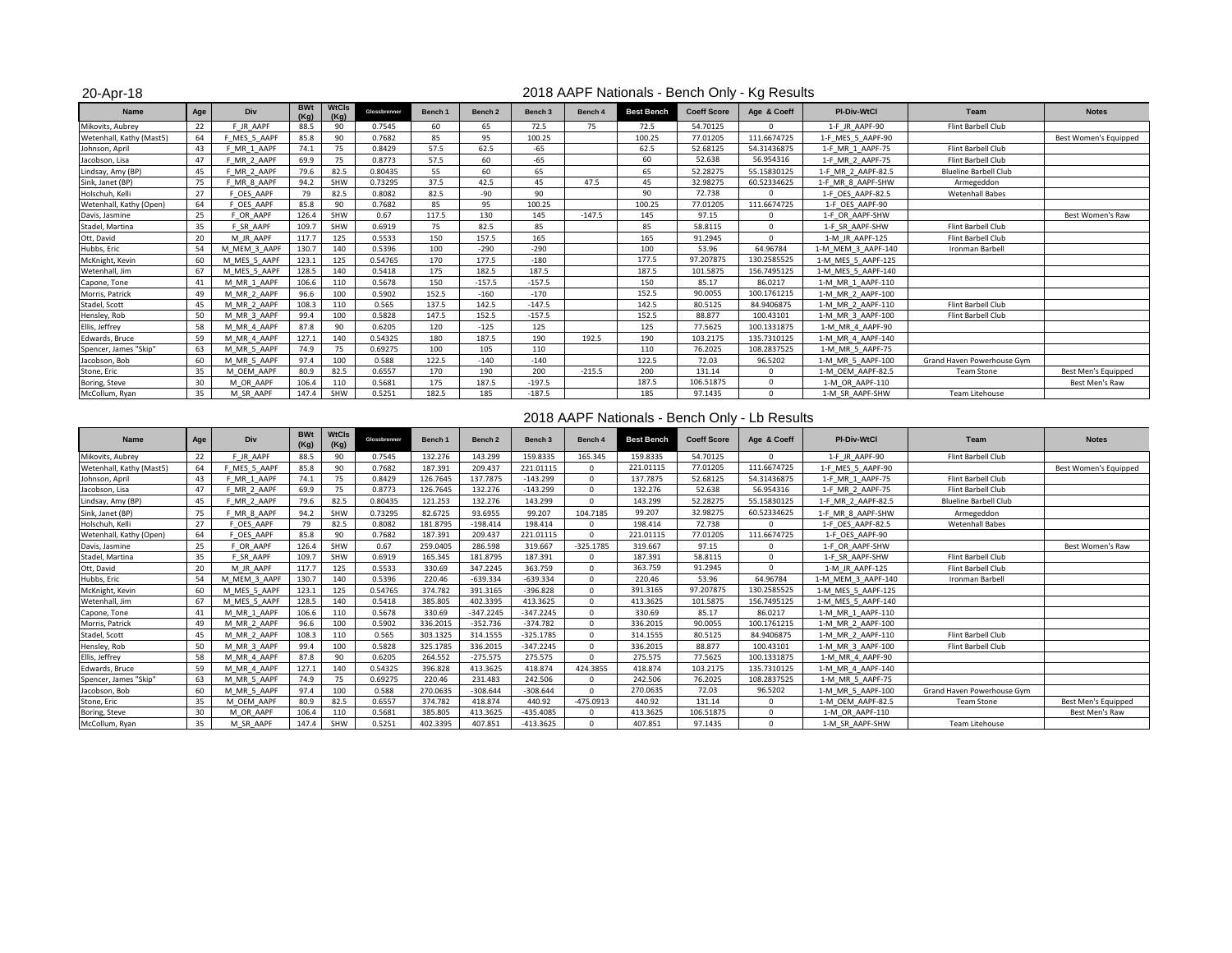20-Apr-18

# 2018 AAPF Nationals - Deadlift Only - Kg Results

| <b>Name</b>       | Age  | Div         |      |            | BWt (Kg)   WtCls (Kg)   Glossbrenner | Deadlift 1 | Deadlift 2 | Deadlift 3 | Deadlift 4 | <b>Best</b><br><b>Deadlift</b> |           | Coeff Score   Age & Coeff | <b>PI-Div-WtCl</b> | Team                  | <b>Notes</b>          |
|-------------------|------|-------------|------|------------|--------------------------------------|------------|------------|------------|------------|--------------------------------|-----------|---------------------------|--------------------|-----------------------|-----------------------|
| Mullins, Kierra   | 23   | F JES AAPF  | 81.5 | 82.5       | 7925.,                               | 80         | ۵n         | 102.5      | 107.5      | 102.5                          | 81.23125  |                           | 1-F JES AAPF-82.5  |                       | Best Women's Equipped |
| Tobolsky, Rikki   | 40 I | F MR 1 AAPF | 85.2 | 90         | 7714.ر                               | 110        | 112.5      | 117.5      |            | 117.5                          | 90.6395   | 90.6395                   | 1-F MR 1 AAPF-90   |                       |                       |
| Lindsay, Amy (DL) | 45 I | F MR 2 AAPF | 79.6 | 82.5       | 0.80435                              | 102.5      | 110        | $-112.5$   |            | 110                            | 88.4785   | 93.3448175                | 1-F MR 2 AAPF-82.5 | Blueline Barbell Club |                       |
| Sink, Janet (DL)  |      | F MR 8 AAPF | 94.2 | <b>SHW</b> | 0.73295                              |            | 82.5       | 87.5       |            | 87.5                           | 64.133125 | 117.6842844               | 1-F MR 8 AAPF-SHW  | Armegeddon            |                       |
| Brittany, Cody    |      | OR AAPF     | 53.9 |            | 1.0764                               | 125        | 132.5      | 142.5      |            | 142.5                          | 153.387   |                           | 1-F OR AAPF-56     |                       | Best Women's Raw      |
| Fellows, Kaylin   | 15   | F TR 1 AAPF | 60.5 | 67.5       | 0.9811                               | 70         | 80         | -85        |            | 80                             | 78.488    |                           | 1-F TR 1 AAPF-67.5 | Blueline Barbell Club |                       |

# 2018 AAPF Nationals - Deadlift Only - Lb Results

| <b>Name</b>       | Age | Div       |      | BWt(Kq) WtCls(Kq) | Glossbrenner | Deadlift 1 | Deadlift 2 | Deadlift 3  | Deadlift 4 | Best<br>eadlift |           | Coeff Score   Age & Coeff | <b>PI-Div-WtCl</b>     | Team                         | <b>Notes</b>          |
|-------------------|-----|-----------|------|-------------------|--------------|------------|------------|-------------|------------|-----------------|-----------|---------------------------|------------------------|------------------------------|-----------------------|
| Mullins, Kierra   |     | JES AAPF  | 81.5 | 82.5              | 0.7925       | 176.368    | 198.414    | 225.9715    | 236.9945   | 225.9715        | 81.23125  |                           | 1-F JES AAPF-82.5      |                              | Best Women's Equipped |
| Tobolsky, Rikki   |     | MR_1_AAPF | 85.2 | 90                | 0.7714       | 242.506    | 248.0175   | 259.0405    |            | 259.0405        | 90.6395   | 90.6395                   | 1-F MR 1 AAPF-90       |                              |                       |
| Lindsay, Amy (DL) |     | MR 2 AAPF | 79.6 | 82.5              | 0.80435      | 225.9715   | 242.506    | $-248.0175$ |            | 242.506         | 88.4785   | 93.3448175                | 1-F MR 2 AAPF-82.5     | <b>Blueline Barbell Club</b> |                       |
| Sink, Janet (DL)  |     | MR 8 AAPF | 94.2 | <b>SHW</b>        | 0.73295      | 165.345    | 181.8795   | 192.9025    | 198.414    | 192.9025        | 64.133125 | 117.6842844               | 1-F MR 8 AAPF-SHW      | Armegeddon                   |                       |
| Brittany, Cody    |     | OR AAPF   | 53.9 | 56                | 1.0764       | 275.575    | 292.1095   | 314.1555    |            | 314.1555        | 153.387   |                           | 1-F OR AAPF-56         |                              | Best Women's Raw      |
| Fellows, Kaylin   |     | TR 1 AAPF | 60.5 | 67.5              | 0.9811       | 154.322    | 176.368    | $-187.391$  |            | 176.368         | 78.488    |                           | TR 1 AAPF-67.5<br>l-H. | <b>Blueline Barbell Club</b> |                       |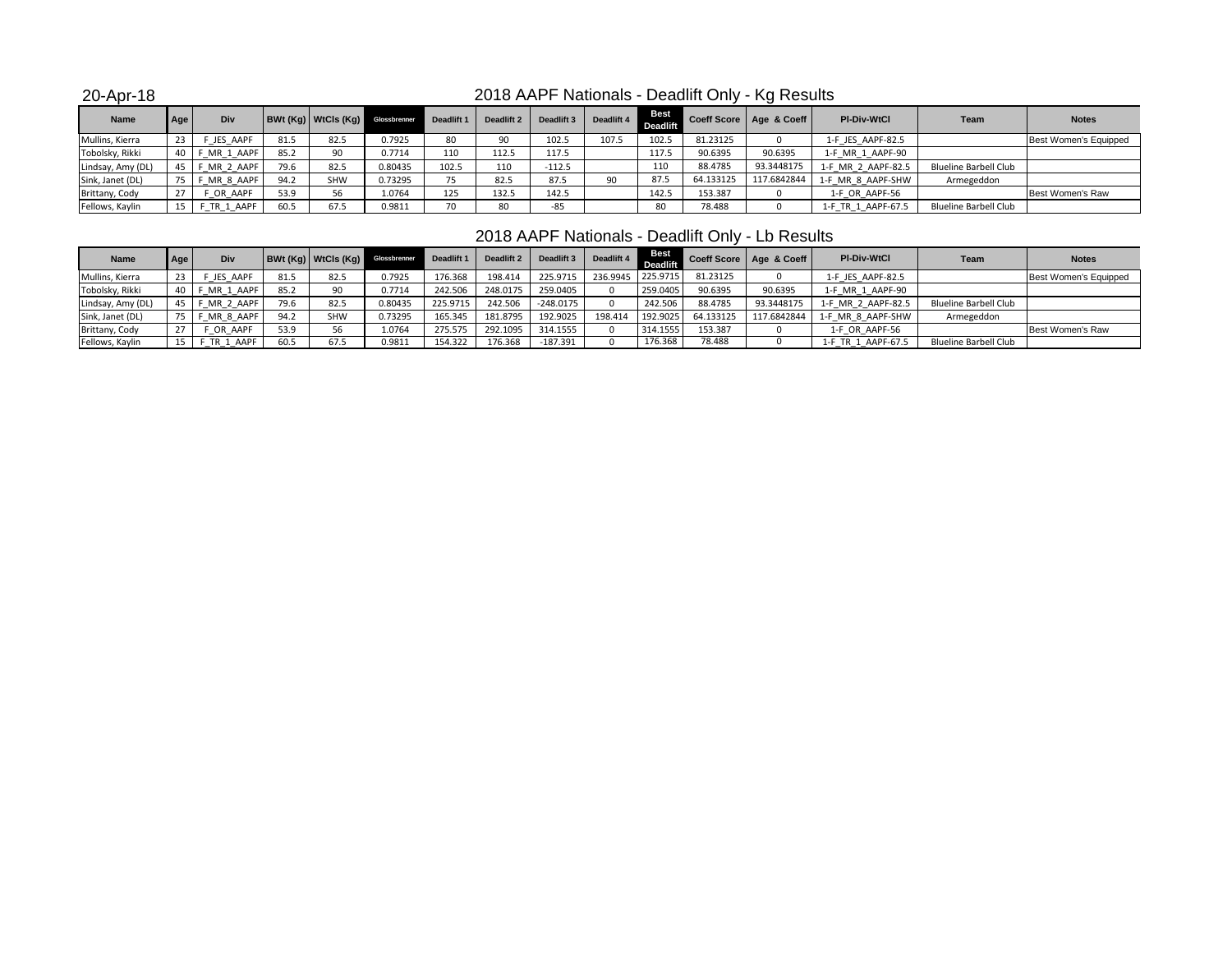| 20-Apr-18                |    |                   |                |              |              |         |          |          |         |                   |         |                    |         | 2018 AAPF Nationals - Full Power Women - Kg Results |                 |            |            |            |            |                      |            |                    |             |                     |                         |                                |
|--------------------------|----|-------------------|----------------|--------------|--------------|---------|----------|----------|---------|-------------------|---------|--------------------|---------|-----------------------------------------------------|-----------------|------------|------------|------------|------------|----------------------|------------|--------------------|-------------|---------------------|-------------------------|--------------------------------|
| Name                     |    | Div               | <b>BWt (Ko</b> | <b>WtCls</b> | Glosabrerner | Squat 1 | Squat 2  | Squat 3  | Squat 4 | <b>Best Squar</b> | Bench 1 | Bench <sub>2</sub> | Bench 3 | Bench 4<br><b>Best Bench</b>                        | Sub Total       | Deadlift 1 | Deadlift 2 | Deadlift 3 | Deadlift 4 | <b>Best Deadlift</b> | PL Total   | <b>Coeff Score</b> | Age & Coeff | PI-Div-WtCl         | Team                    | <b>Notes</b>                   |
| Moldenhauer, Madeline    |    | F JCR AAPF        | 58.5           | 60           | 1.0079       | 122.5   | $-127.5$ | 132.5    |         | 132.5             | 62.5    | $-65$              | 65      | 65                                                  | 197.5           | 147.5      | 157.5      | $-162.5$   |            | 157.5                | 355        | 357,8045           |             | 1-F JCR AAPF-60     |                         | <b>Best Female Classic Raw</b> |
| Mullins, Kierra          | 73 | IFS AAPE          | 81.5           | 82.5         | 0.7925       | 80      | 90       | 100      |         | 100               | 47.5    | 52.5               | $-57.5$ | 52.5                                                | 152.5           | 80         | 92.5       | $-102.5$   |            | 92.5                 | 245        | 194.1625           |             | 1-F JES AAPF-82.5   |                         |                                |
| Anderson, Danvell (mast2 |    | F MCR 2 AAPI      | 54.8           | 5G           | 1.0622       | 85      | 95       | 102.5    | 110     | 102.5             | 55      | 65                 | $-70$   | 65                                                  | 167.5           | 102.5      | 112.5      |            | 120        | 115                  | 282.5      | 300,0715           | 312.9745745 | 1-F MCR 2 AAPF-56   | Pride Barbell Club      |                                |
| Burhenn, Lalane          |    | F MCR 2 AAPE      | 57.1           | 60           | 1.0277       | 92.5    | 1025     | $-1075$  |         | 1025              | 47.5    | $-525$             | $-525$  | 47.5                                                | 150             | 102.5      | 1075       | 110        |            | 110                  | <b>760</b> | 267 202            | 281 89811   | 1-F MCR 2 AAPF-60   |                         |                                |
| Ikens, Jodi-Rae          |    | F MCR 2 AAPF      | 65.3           | 67.5         | 0.9232       | 80      | 92.5     | $-97.5$  |         | 92.5              | 47.5    | $-55$              | $-55$   | 47.5                                                | 140             | 112.5      | $-125$     | $-125$     |            | 112.5                | 252.5      | 233.120625         | 255.7333256 | 1-F MCR 2 AAPF-67.5 | Suthernlin Barbell Club |                                |
| Bowen, Brenda (mast2)    |    | F MCR 2 AAPF      | 87.8           | 90           | 0.75795      | 102.5   | 127.5    | $-137.5$ |         | 127.5             | 45      | $-70$              | $-70$   | 45                                                  | 172.5           | 102.5      | 120        | 127.5      | $-137.5$   | 127.5                | 300        | 227.385            | 242.84718   | 1-F MCR 2 AAPF-90   |                         |                                |
| Massey, Suena (mast)     |    | F MR 1 AAPF       | 44             | 44           | 1.258        | 50      | 55       | 57.5     | $-62.5$ | 57.5              | 32.5    | 35                 | $-42.5$ | 35                                                  | 92.5            | 75         | 77.5       | 87.5       |            | 87.5                 | 180        | 226.44             | 233.45964   | 1-F MR 1 AAPF-44    | Equinox                 |                                |
| Miller, Cathy            |    | F MR 2 AAPF       | 65.6           | 67.5         | 0.91995      | $-105$  | $-105$   | 105      |         | 105               | 50      | 55                 | $-57.5$ | 55                                                  | 160             | 107.5      | 115        | 122.5      |            | 122.5                | 282.5      | 259 885875         | 289 2529789 | 1-F MR 2 AAPF-67    | Renegade Barbell Club   |                                |
| Gregg, Alice             |    | F MR 6 AAPF       | 71.9           | 75           | 0.8603!      | 47.5    | 50       | $-52.5$  |         | 50                | 37.5    | $-40$              | $-40$   | 37.5                                                | 87.5            | 70         | 75         | 80         | 85         | 80                   | 167.5      | 144.108625         | 213.280765  | 1-F MR 6 AAPF-75    |                         |                                |
| Anderson, Danyell (oper  |    | F OCR AAPF        | 54.8           | 56           | 1.0622       | 85      | 95       | 102.5    | 110     | 102.5             | 55      | 65                 | $-70$   | 65                                                  | 167.5           | 102.5      | 112.5      | 115        | 120        | 115                  | 282.5      | 300,0715           | 312.9745745 | 1-F OCR AAPF-56     | Pride Barbell Club      |                                |
| Schnitker, Erica         | 28 | <b>F OCR AAPE</b> | 58.3           | 60           | 1.0107       | 117.5   | $-127.5$ | $-127.5$ |         | 117.5             | 65      | 67.5               | $-70$   | 67.5                                                | 185             | 157.5      | 160        | 162.5      |            | 162.5                | 347.5      | 351.21825          |             | 1-F OCR AAPF-60     | Dinami                  |                                |
| Brown, Siera             |    | F OCR AAPI        | 73.2           |              | 0.8499       | 125     | 135      | 145      |         | 145               | 67.5    | 72.5               | 77.5    | 77.5                                                | 222.5           | 132.5      | 147.5      | 155        |            | 155                  | 3775       | 320.83725          |             | 1-F OCR AAPF-7      | Suthernlin Barbell Club |                                |
| Wandtke, Jenna           |    | F OCR AAPI        | 85.4           | $90^{\circ}$ | 0.7703       | 125     | 1375     | 140      |         | 140               | 52.5    | 57.5               | $-625$  | 57.5                                                | 197.5           | 117.5      | 127.5      | 137.5      |            | 1375                 | 335        | 258.0505           |             | 1-F OCR AAPF-90     |                         |                                |
| Bowen, Brenda (open      |    | F OCR AAPF        | 87.8           | 90           | 0.7579       | 102.5   | 127.5    | $-137.5$ |         | 127.5             | 45      | $-70$              | $-70$   | 45                                                  | 172.5           | 102.5      | 120        | 127.5      | $-137.5$   | 127.5                | 300        | 227.385            | 242.84718   | 2-F OCR AAPF-90     |                         |                                |
| Tomasik, Mackenzie       |    | F OCR AAPI        | 123.9          | SHW          | 0.673        | 160     | 182.5    | 195      |         | 195               | $-95$   | Q5                 | 105     | 105                                                 | $300 -$         | 150        | 175        | 200        | $-210$     | 200                  | 500        | 336.5              |             | 1-F OCR AAPF-SHW    |                         |                                |
| Bush, Ashley (open)      |    | F OCR AAPI        | 110.1          | SHW          | 0.6912       | 125     | $-140$   | 140      |         | 140               | 65      | $-70$              | $-75$   | 65                                                  | 205             | 135        | 147.5      | 200        |            | 152.5                | 357.5      | 247.104            |             | 2-F OCR AAPF-SHW    | Athletic Advantage      |                                |
| Dunbar, Ambe             |    | F OEM AAPF        | 88.9           | $90^{\circ}$ | 0.7526       | 195     | 1975     | $-200$   |         | 197.5             | 107.5   | $-110$             | $-110$  | 107.5                                               | 30 <sup>5</sup> | 135        | 140        | 145        |            | 145                  | 450        | 338.67             |             | 1-F OEM AAPF-90     | <b>Unreal Fitness</b>   | Best Female Equipped           |
| Holschuh, Kelli          | 77 | F OES AAPF        |                | 82.5         | 0.8082       | 90      | 127.5    |          |         | 127.5             | 82.5    | 92.5               | 97.5    | 97.5                                                | 225             | 102.5      | 115        | $-122.5$   |            | 115                  | 340        | 274.788            |             | 1-F OES AAPF-82.5   | Wetenhall Babe:         |                                |
| Massey, Suena (open)     |    | <b>F OR AAPR</b>  | 44             | 44           | 1.258        | 50      | 55.      | 57.5     | $-625$  | 57.5              | 32.5    | 35                 | $-425$  | 35                                                  | 92.5            | 75         | 775        | 87.5       |            | 87.5                 | 180        | 226.44             | 233 45964   | 1-F OR AAPF-44      | Equinox                 |                                |
| Fitzpatrick, Jaclyn      |    | F OR AAPE         | 59 R           | 60           | 0.9903       | 82.5    | 87.5     | 92.5     |         | 92.5              | 47.5    | 52.5               | -55     | 52.5                                                | 145             | 1025       | 110        | 1175       |            | 1175                 | 262.5      | 259 95375          |             | 1-F OR AAPF-60      | Armageddon              |                                |
| Bunta, Sarah             |    | OR AAP            | 67.5           | 67.5         | 0.89999      | 117.5   | 122.5    | $-127.5$ |         | 122.5             | 72.5    | $-77.5$            | $-77.5$ | 72.5                                                |                 | 150        | 157.5      | 160        |            | 160                  | 355        | 319,48225          |             | 1-F OR AAPF-67.5    |                         | <b>Best Female Raw</b>         |
| Micheal, Gwen            |    | F OR AAPE         | 65             | 67.5         | 0.9266       | 127.5   | $-135$   | $-135$   |         | 127.5             | 65      | $-67.5$            | 67.5    | 67.5                                                | 195             | 137.5      | 142.5      | $-147.5$   |            | 1425                 | 337.5      | 312 744375         |             | 2-F OR AAPF-67      | Renegade Barbell Club   |                                |
| Groth, Lindzey           |    | OR AAPF           | 65.8           | 67.5         | 0.9178       | 87.5    | 92.5     | $-105$   |         | 92.5              | 60      | 67.5               | $-75$   | 67.5                                                | 160             | 122.5      | 132.5      | 140        |            | 140                  | 300        | 275.34             |             | 3-F OR AAPF-67.     |                         |                                |
| Elling, Sydney           |    | F OR AAPF         | 74.4           | 75           | 0.84065      | 85      | 95       | $-105$   |         | 95                | 40      | $-47.5$            | $-47.5$ | 40                                                  | 135             | 117.5      | 127.5      | $-137.5$   |            | 127.5                | 262.5      | 220.670625         |             | 1-F OR AAPF-75      | Suthernlin Barhell Club |                                |
| Frisbie, Rachel          |    | OR AAP            | 793            | 825          | 0.80625      | 115     | 120      | $-125$   |         | 120               | 50      | $-525$             | $-525$  | 50                                                  | $170 -$         | 122.5      | 130        | 137.5      |            | 137.5                | 3075       | 247 921875         |             | 1-F OR AAPF-82.     |                         |                                |
| Bush, Ashley (smast      |    | F SCR AAPI        | 110.1          | SHW          | 0.6912       | 125     | $-140$   | 140      |         | 140               | 65      | $-70$              | $-75$   | 65                                                  | 205             | 135        | 147.5      | 152.5      |            | 152.5                | 357.5      | 247.104            |             | 1-F SCR AAPF-SHW    | Athletic Advantage      |                                |
| Richie, Kavla            |    | F SR AAP          | 804            | 82.5         | 0.79925      | 150     | $-157.5$ | 157.5    |         | 157.5             | 85      | 95                 | $-97.5$ | 95                                                  | 252.5           | 150        | 162.5      | 170        |            | 170                  | 422.5      | 337 683125         |             | 1-F SR AAPF-82.     | Armageddon              |                                |
| Valasquez, Elyse         |    | F TCR 2 AAPF      | 54.4           | 56           | 1.0684       | 97.5    | 1075     | 115      |         | 115               | 47.5    | 52.5               | -55.    | 52.5                                                | 167.5           | 110        | 125        | $-140$     |            | 125                  | 292.5      | 312 507            |             | 1-F TCR 2 AAPF-56   | Team Juggernaut Labz    |                                |

### 2018 AAPF Nationals - Full Power Women - Lb Results

| Name                     |    | Div              |       | <b>WtCls</b><br>$(K_0)$ | Glosabrenner | Squat 1    | Squat 2     | Squat 3     | Squat 4     | <b>Best Squat</b> | Bench 1    | Bench <sub>2</sub> | Bench 3     |          | Bench 4 Best Bench Sub Total | <b>Deadlift</b> | Deadlift 2 | Deadlift 3  | Deadlift 4  | <b>Best Deadlift PL Tolal</b> |          |            | Coeff Score Age & Coeff | PI-Div WtCl         | Team                      | <b>Notes</b>                   |
|--------------------------|----|------------------|-------|-------------------------|--------------|------------|-------------|-------------|-------------|-------------------|------------|--------------------|-------------|----------|------------------------------|-----------------|------------|-------------|-------------|-------------------------------|----------|------------|-------------------------|---------------------|---------------------------|--------------------------------|
| Moldenhauer Madeline     |    | F JCR AAPI       | 58.5  | 60                      | 1.007        | 270.0635   | 281.0865    | 292.1095    |             | 292.1095          | 137,7875   | $-143.299$         | 143.299     | 143.299  | 435 4085                     | 325.1785        | 347.2245   | $-358.2475$ |             | 347.2245                      | 782.633  | 357 8045   |                         | 1-F JCR AAPF-60     |                           | <b>Best Female Classic Raw</b> |
| Mullins, Kierra          |    | <b>JES AAPR</b>  |       | 82.5                    | 0.792        | 176,368    | 198.414     | 220.46      |             | 220.46            | 104,7185   | 115.7415           | $-126.7645$ | 115,7415 | 336.201                      | 176,368         | 203.9255   | $-225.9715$ |             | 203.9255                      | 540.127  | 194.1625   |                         | 1-F JES AAPF-82.5   |                           |                                |
| Anderson, Danyell (mast. |    | F MCR 2 AAPE     | 54.8  |                         | 1.062        | 187 391    | 209 437     | 225.9715    | 242 506     | 225.9715          | 121.253    | 143.299            | $-154.322$  | 143.299  | 369 270                      | 225 9715        | 248.0175   | 253,529     | 264.552     | 253.529                       | 622 7995 | 300 0715   | 312 9745745             | 1-F MCR 2 AAPF-56   | Pride Barbell Club        |                                |
| Burhenn, Lalane          | 45 | F MCR 2 AAPE     | 57.1  | 60                      | 1.0277       | 203.9255   | 225.9715    | $-236.9945$ |             | 225.9715          | 104,7185   | $-115.7415$        | $-115.7415$ | 104,7185 | 330.69                       | 225.9715        | 236,9945   | 242,506     |             | 242,506                       | 573.196  | 267.202    | 281.89811               | 1-F MCR 2 AAPF-60   |                           |                                |
| Ikens, Jodi-Rae          |    | F MCR 2 AAPF     | 65.3  | 67                      | 0.9232       | 176,368    | 203.9255    | $-214.9485$ |             | 203.9255          | 104,7185   | $-121.253$         | $-121.253$  | 104,7185 | 308 644                      | 248.0175        | $-275.575$ | $-275.575$  |             | 248.0175                      | 556,6615 | 233.120629 | 255 7333256             | 1-F MCR 2 AAPF-67.5 | Suthernlin Barbell Club   |                                |
| Bowen, Brenda (mast2)    | 46 | F MCR 2 AAPE     | 87.8  | <b>90</b>               | 0.75795      | 225.971    | 281,0865    | $-303.1325$ |             | 281,0865          | 99.207     | $-154.322$         | $-154.322$  | 99.207   | 380,293                      | 225.9715        | 264.552    | 281.0865    | $-303.1325$ | 281.0865                      | 661.38   | 227.385    | 242.84718               | 1-F MCR 2 AAPF-90   |                           |                                |
| Massey, Suena (mast      | 43 | F MR 1 AAPE      | 44    |                         | 1.258        | 110.23     | 121.253     | 126.7645    | -137 7875   | 126,7645          | 71.6495    | 77.161             | $-93.6955$  | 77.161   | 203 9255                     | 165.345         | 170.8565   | 192,9025    |             | 192.9025                      | 396.828  | 226.44     | 233 45964               | 1-F MR 1 AAPF-44    | Fouinox                   |                                |
| Miller, Cathy            |    | F MR 2 AAPE      | 65.6  | 675                     | 0.91995      | $-231.483$ | $-231.483$  | 231,483     |             | 231.483           | 110.23     | 121.253            | $-126.7645$ | 121.253  | 352 736                      | 236 9945        | 253 529    | 270.0635    |             | 270.0635                      | 622 7995 | 259 885875 | 289 2529789             | 1-F MR 2 AAPF-675   | Renegade Barbell Club     |                                |
| Gregg, Alice             |    | F MR 6 AAPF      | 71.9  |                         | 0.8603       | 104,7185   | 110.23      | $-115.7415$ |             | 110.23            | 82.6725    | $-88.184$          | $-88.184$   | 82.6725  | 192.9025                     | 154.322         | 165,345    | 176,368     | 187.391     | 176,368                       | 369.2705 | 144.108625 | 213.280765              | 1-F MR 6 AAPF-75    |                           |                                |
| Anderson, Danvell (open) | 44 | F OCR AAPF       | 54.8  | 56                      | 1.0622       | 187.39     | 209.437     | 225.9715    | 242.506     | 225.9715          | 121.253    | 143.299            | $-154.322$  | 143.299  | 369,2705                     | 225.9715        | 248.0175   | 253.529     | 264.552     | 253.529                       | 622.7995 | 300.0715   | 312.9745745             | 1-F OCR AAPF-56     | Pride Barbell Club        |                                |
| Schnitker, Erica         |    | F OCR AAPF       | 58.3  |                         | 1.010        | 259.0405   | $-281.0865$ | $-281.0865$ |             | 259,0405          | 143.299    | 148,8105           | $-154.322$  | 148,8105 | 407.851                      | 347.2245        | 352.736    | 358,2475    |             | 358.2475                      | 766,0985 | 351.21825  |                         | 1-F OCR AAPF-60     | Dinami                    |                                |
| Brown, Siera             |    | F OCR AAPF       | 73.2  | 75                      | 0.8499       | 275.575    | 297.621     | 319.667     |             | 319.667           | 148,8105   | 159,8335           | 170.8565    | 170,8565 | 490.5235                     | 292.1095        | 325.1785   | 341.713     |             | 341.713                       | 832.2365 | 320.83725  |                         | 1-F OCR AAPF-75     | Suthernlin Barbell Club   |                                |
| Wandtke, Jenna           |    | OCR AAPR         | 85.4  |                         | 0.770        | 275.57     | 303 1325    | 308.644     |             | 308.644           | 115.7415   | 126,7645           | $-137.7875$ | 126.7645 | 435,4085                     | 259.0405        | 281 086    | 303 1325    |             | 303.1325                      | 738.541  | 258,0505   |                         | 1-F OCR AAPF-90     |                           |                                |
| Bowen, Brenda (open)     | 46 | F OCR AAPE       | 87.8  | on                      | 0.75795      | 225.9715   | 281.0865    | $-303.1325$ |             | 281,0865          | 99.207     | $-154.322$         | $-154.322$  | 99.207   | 380 293                      | 225.9715        | 264.552    | 281.0865    | $-303.1325$ | 281.0865                      | 66138    | 227.385    | 242.84718               | 2-F OCR AAPF-90     |                           |                                |
| Tomasik, Mackenzie       |    | F OCR AAPF       | 123.9 | SHW                     | 0.673        | 352.736    | 402.3395    | 429.897     |             | 429.897           | $-209.437$ | 209.437            | 231.483     | 231.483  | 661.38                       | 330.69          | 385,805    | 440.92      | $-462.966$  | 440.92                        | 1102.3   | 336.5      |                         | 1-F OCR AAPF-SHW    |                           |                                |
| Bush, Ashley (open)      |    | F OCR AAPF       | 110.1 | <b>SHW</b>              | 0.6912       | 275.575    | $-308644$   | 308 644     |             | 308 644           | 143.299    | $-154.322$         | $-165.345$  | 143.299  | 451.943                      | 297.621         | 325.1785   | 336,2015    |             | 336.2015                      | 788 1445 | 247 104    |                         | 2-F OCR AAPF-SHW    | <b>Athletic Advantage</b> |                                |
| Dunbar, Amber            |    | F OEM AAPF       | 889   |                         | 0.7526       | 429.89     | 435.4085    | $-440.92$   |             | 435,4085          | 236,9945   | $-242.506$         | $-242.506$  | 236,9945 | 672.403                      | 297.621         | 308,644    | 319.667     |             | 319.667                       | 992.07   | 338.67     |                         | 1-F OEM AAPF-90     | <b>Unreal Fitness</b>     | Best Female Equipped           |
| Holschuh, Kelli          | 27 | OFS AAPE         |       | 82.5                    | 0.8083       | 198,414    | 281.0865    | $\sqrt{2}$  |             | 281,0865          | 181.8795   | 203 9255           | 214.9485    | 214,9485 | 496.035                      | 225 9715        | 253.529    | $-270.0635$ |             | 253.529                       | 749.564  | 274 788    |                         | 1-F OFS AAPF-82.5   | Wetenhall Rahes           |                                |
| Massey, Suena (open)     | 43 | F OR AAPF        | 44    | 44                      | 1.258        | 110.23     | 121.253     | 126.7645    | $-137.7875$ | 126,7645          | 71.6495    | 77.161             | $-93.6955$  | 77.161   | 203.9255                     | 165,345         | 170,8565   | 192,9025    |             | 192.9025                      | 396,828  | 226.44     | 233.45964               | 1-F OR AAPF-44      | Equinox                   |                                |
| Fitzpatrick, Jaclyn      |    | F OR AAPF        | 59.8  | 60                      | 0.990        | 181.8795   | 192.9025    | 203.9255    |             | 203.9255          | 104,7185   | 115,7415           | $-121.253$  | 115.7415 | 319.667                      | 225.9715        | 242,506    | 259.0405    |             | 259,0405                      | 578.707  | 259.95375  |                         | 1-F OR AAPF-60      | Armageddon                |                                |
| Bunta, Sarah             |    | F OR AAPI        | 67.5  | 675                     | 0.8999       | 259,0405   | 270.0635    | $-281.0865$ |             | 270.0635          | 159,8335   | $-170.8565$        | $-170.8565$ | 159,8335 | 429.897                      | 330.69          | 347.2245   | 352,736     |             | 352,736                       | 782.633  | 319,48225  |                         | 1-F OR AAPF-67.5    |                           | Best Female Raw                |
| Micheal, Gwen            |    | <b>F OR AAPI</b> | 65    | 675                     | 0.9266       | 281.0865   | $-297.621$  | $-297.621$  |             | 281.0865          | 143.299    | $-148.8105$        | 148,8105    | 148.8105 | 429.897                      | 303.1325        | 314.1555   | $-325.1785$ |             | 314.1555                      | 744.0525 | 312 74437  |                         | 2-F OR AAPF-67.     | Renegade Barbell Club     |                                |
| Groth, Lindzey           |    | <b>OR AAPR</b>   | 65.8  | 675                     | 0.9178       | 192,9025   | 203.9255    | $-231.483$  |             | 203.9255          | 132.276    | 148,8105           | $-165.345$  | 148,8105 | 352.736                      | 270.0635        | 292.1095   | 308,644     |             | 308.644                       | 661.38   | 275.34     |                         | 3-F OR AAPF-67.5    |                           |                                |
| Elling, Sydney           |    | F OR AAPI        | 74.4  |                         | 0.8406       | 187.39     | 209.437     | $-231.483$  |             | 209.437           | 88.184     | $-104.7185$        | $-104.7185$ | 88,184   | 297.621                      | 259.0405        | 281.0865   | $-303.1325$ |             | 281,0865                      | 578,707  | 220.670625 |                         | 1-F OR AAPF-7       | Suthernlin Barbell Club   |                                |
| Frisbie, Rachel          |    | F OR AAPI        | 793   | 82.5                    | 0.8062       | 253,529    | 264.552     | $-275.575$  |             | 264.552           | 110.23     | $-115.7415$        | $-115.7415$ | 110.23   | 374.782                      | 270.0635        | 286,598    | 303.1325    |             | 303.1325                      | 677 9145 | 247.921875 |                         | 1-F OR AAPF-82.5    |                           |                                |
| Bush, Ashley (smast)     |    | SCR AAPI         | 110.1 | <b>SHW</b>              | 0.691        | 275.57     | $-308.644$  | 308.644     |             | 308.644           | 143,299    | $-154.322$         | $-165.345$  | 143.299  | 451.943                      | 297.621         | 325.1785   | 336,2015    |             | 336.2015                      | 788,1445 | 247.104    |                         | 1-F SCR AAPF-SHW    | Athletic Advantage        |                                |
| Richie, Kavla            |    | F SR AAPF        | 804   | 82.5                    | 0.79925      | 330.69     | $-347.2245$ | 347.2245    |             | 347.2245          | 187.391    | 209.437            | $-214.9485$ | 209.437  | 556,661                      | 330.69          | 358.2475   | 374,782     |             | 374,782                       | 931.4435 | 37.683125  |                         | 1-F SR AAPF-82.5    | Armageddon                |                                |
| Valasquez, Elyse         |    | F TCR 2 AAPE     | 544   |                         | 1.0684       | 203.9255   | 236.9945    | 253.529     |             | 253.529           | 104.7185   | 115.7415           | $-121.253$  | 115,7415 | 369 2705                     | 242.506         | 275.575    | $-308.644$  |             | 275,575                       | 644,8455 | 312 507    |                         | 1-F TCR 2 AAPF-56   | Team Juggernaut Labz      |                                |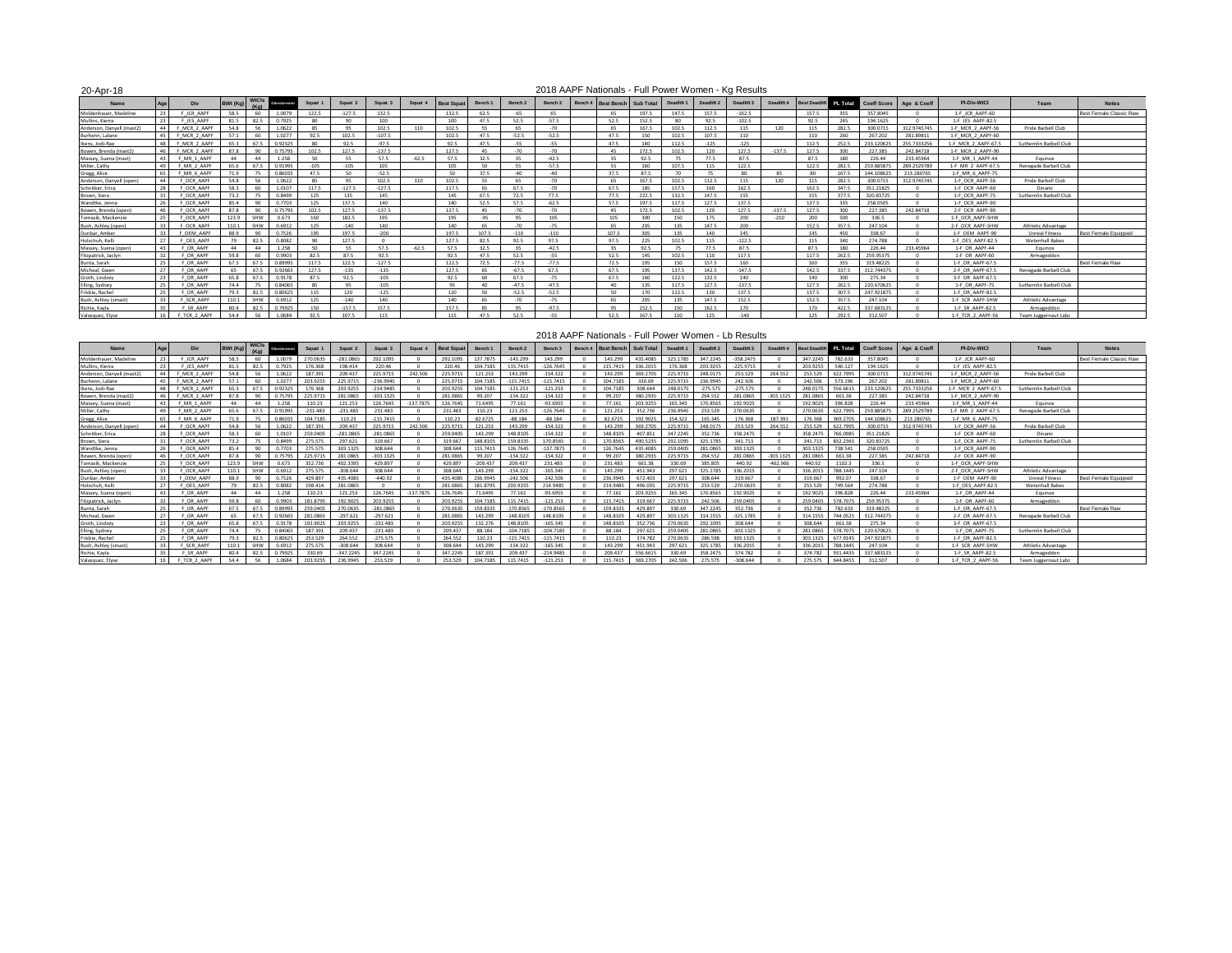| $21 - \Delta n r - 18$ |  |
|------------------------|--|
|                        |  |

#### 2018 AAPF Nationals - Full Power Heavyweight Men - Kg Results

| 21-Apr-18            |     |              | 2018 AAPF Nationals - Full Power Heavyweight Men - Kg Results<br><b>NtCls</b><br>Bench 3<br>Bench 4 Rest Rench<br>Sub Total<br>Div<br>Squat 1<br>Squat 2<br>Squat 3<br>Squat 4<br>BWt (Ka)<br>Bench 1<br>Bench 2<br>Glosabrenner<br>$(K_{C})$<br>0.5828<br>265<br>$-275$<br>$-157.5$<br>99.9<br>100<br>255<br>265<br>142.5<br>152.5<br>152.5<br>417.5 |            |         |          |          |          |         |       |                  |          |          |  |       |       |            |            |            |                                    |          |             |             |                    |                                          |                         |
|----------------------|-----|--------------|-------------------------------------------------------------------------------------------------------------------------------------------------------------------------------------------------------------------------------------------------------------------------------------------------------------------------------------------------------|------------|---------|----------|----------|----------|---------|-------|------------------|----------|----------|--|-------|-------|------------|------------|------------|------------------------------------|----------|-------------|-------------|--------------------|------------------------------------------|-------------------------|
| Name                 | Age |              |                                                                                                                                                                                                                                                                                                                                                       |            |         |          |          |          |         |       |                  |          |          |  |       |       | Deadlift 1 | Deadlift 2 | Deadlift 3 | Deadlift 4<br><b>Best Deadlift</b> | PL Total | Coeff Score | Age & Coeff | PI-Div-WtCl        | Team                                     | <b>Notes</b>            |
| Helle, Brandon       | 23  | M JCR AAPF   |                                                                                                                                                                                                                                                                                                                                                       |            |         |          |          |          |         |       |                  |          |          |  |       |       | 222.5      | 232.5      | 235        | 235                                | 652.5    | 380,277     |             | 1-M JCR AAPF-100   | <b>Blueline Barbell Club</b>             |                         |
| Branch, Tyler        | 23  | M JCR AAPF   | 113                                                                                                                                                                                                                                                                                                                                                   | 125        | 0.55855 | 230      | $-242.5$ |          |         | 230   | 140              | 147.5    | 150      |  | 150   | 380   | 257.5      | 275        | $-280$     | 275                                | 655      | 365,85025   |             | 1-M JCR AAPF-125   | The Garage                               |                         |
| Suter Matt           | 22  | M IR AAPE    | 97.7                                                                                                                                                                                                                                                                                                                                                  | 100        | 0.58715 | 227.5    | 2375     | 2475     |         | 2475  | 132.5            | 1425     | $-150$   |  | 142.5 | 390   | 2325       | 250        | $-2575$    | 250                                | 640      | 375,776     | $\sqrt{2}$  | 1-M IR AAPF-100    | Pride Barahell                           |                         |
| Adkins, Jerry        |     | M MCR 1 AAP  | 109.5                                                                                                                                                                                                                                                                                                                                                 | 110        | 0.5632  | 220      | 235      | $-245.5$ |         | 235   | 112.5            | 122.5    | $-130$   |  | 122.5 | 357.5 | 220        | 232.5      |            | 232.5                              | 590      | 332,288     | 342 588928  | 1-M MCR 1 AAPF-110 | Sutherlin Barbell Club                   |                         |
| Stoeber Conan (mast) |     | M MCR 1 AAPE | 1197                                                                                                                                                                                                                                                                                                                                                  | 125        | 0.5513  | 272.5    | 2875     | 295      |         | 295   | 162.5            | $-1725$  | $-1725$  |  | 162.5 | 457.5 | 287.5      | $-300$     | $-300$     | 2875                               | 745      | 410 7185    | 423 4507735 | 1-M MCR 1 AAPF-125 | <b>RPG/Michigan Barbenders</b>           | <b>Best Classic Raw</b> |
| Ulch, Steve          | 48  | M MCR 2 AAPE | 137.4                                                                                                                                                                                                                                                                                                                                                 | 140        | 0.5333  | 217.5    | $-227.5$ | 240      |         | 240   | 165              | 172.5    | 177.5    |  | 177.5 | 417.5 | 227.5      | 237.5      | $-245$     | 237.5                              | 655      | 349.3115    | 383 1947155 | 1-M MCR 2 AAPF-140 | The Garage                               |                         |
| Leatherman, Archie   | 50. | M MCR 3 AAPE | 106.8                                                                                                                                                                                                                                                                                                                                                 | 110        | 0.56745 | 185      | 205      | 220      |         | 220   | 142.5            | 147.5    | 157.5    |  | 157.5 | 377.5 | 185        | 207.5      | 215        | 215                                | 592.5    | 336.214125  | 379.9219613 | 1-M MCR 3 AAPF-110 |                                          |                         |
| Bierschbach, Robe    | 49  | M MES 2 AAPF | 136.1                                                                                                                                                                                                                                                                                                                                                 | 140        | 0.53445 | 255      | 270      | $-285$   |         | 270   | 187.5            | 195      | $-200$   |  | 195   | 465   | 230        | 245        |            | 245                                | 710      | 379,4595    | 422.3384235 | 1-M MES 2 AAPF-140 | XXX Powerlifting                         |                         |
| Seeber Rob           | 54  | M MFS 3 AAPE | 1071                                                                                                                                                                                                                                                                                                                                                  | 110        | 0.56695 | $-255$   | 255      | $-275$   |         | 255   |                  | 170      | $-1825$  |  | 170   | 425   | 245        | 260        | $-272.5$   | 260                                | 685      | 388, 36075  | 467.586343  | 1-M MES 3 AAPF-110 | The Garage                               | <b>Best Equipped</b>    |
| Meadows, Chris       | A2  | M MR 1 AAPF  | 111.9                                                                                                                                                                                                                                                                                                                                                 | 125        | 0.56045 | 230      | 235      | 240      |         | 240   | $-140$           | $-140$   | $-142.5$ |  |       |       | 225        |            |            |                                    |          |             |             |                    |                                          |                         |
| Cairns, Randy (mast3 | 52  | M MR 3 AAPE  | 117                                                                                                                                                                                                                                                                                                                                                   | 125        | 0.55405 | $-202.5$ |          |          |         |       | 115              |          |          |  |       |       | 235        |            |            | $\sqrt{2}$                         | $\sim$   | $\sqrt{2}$  | $\sqrt{2}$  |                    |                                          |                         |
| Arioli, Jeffrey      | 52  | M MR 3 AAPF  | 113.8                                                                                                                                                                                                                                                                                                                                                 | 125        | 0.5576  | 240      | 255      | 260      |         | 260   | $-185$           | $-185$   | 185      |  | 185   | 445   | 220        | 230        | $-240$     | 230                                | 675      | 376.38      | 438, 4827   | 1-M MR 3 AAPF-125  | Ironman Barbell                          |                         |
| Pietka, Jeff         | 57  | M MR 4 AAPR  | 98.7                                                                                                                                                                                                                                                                                                                                                  | 100        | 0.58455 | 160      | 162.5    | 165      |         | 165   | 120              | $-125$   | 125      |  | 125   | 290   | 160        | 170        | 172.5      | 172.5                              | 462.5    | 270.35437   | 342.809347  | 1-M MR 4 AAPF-100  | Monster Garage Gym/BlueLine Barbell Club |                         |
| Burshtan, David      | 56  | M MR 4 AAPF  | 99.4                                                                                                                                                                                                                                                                                                                                                  | 100        | 0.5828  | 142.5    | 157.5    | 162.5    |         | 162.5 | 110              | 120      | $-127.5$ |  | 120   | 282.5 | 155        | 167.5      | 172.5      | 172.5                              | 455      | 265.174     | 330.406804  | 2-M MR 4 AAPF-100  | <b>Team Stone</b>                        |                         |
| Maresh, Colin        | 26  | M OCR AAPF   | 98.1                                                                                                                                                                                                                                                                                                                                                  | 100        | 0.58615 | 272.5    | $-285$   | 285      | $-2905$ | 285   | 127.5            | 137.5    | $-145$   |  | 1375  | 422.5 | 280        | $-295$     | $-295$     | 280                                | 702.5    | 411.770375  | $\sqrt{2}$  | 1-M OCR AAPF-100   | Armegeddon                               |                         |
| Coleman, Casey       | 28  | M OCR AAPF   | 106.9                                                                                                                                                                                                                                                                                                                                                 | 110        | 0.56805 | 217.5    | 230      | 240      |         | 240   | 145              | 152.5    | 157.5    |  | 157.5 | 397.5 | 240        | 255        | $-265$     | 255                                | 652.5    | 370.652625  | $\sim$      | 1-M OCR AAPF-110   | The Garage                               |                         |
| Hockemever, Chris    |     | M OCR AAPF   | 109.6                                                                                                                                                                                                                                                                                                                                                 | 110        | 0.5631  | 227.5    | $-237.5$ | $-237.5$ |         | 227.5 | 165              | $-167.5$ | $-167.5$ |  | 165   | 392.5 | 240        | 245        | 250        | 250                                | 642.5    | 361.79175   | $\sqrt{2}$  | 2-M OCR AAPF-110   |                                          |                         |
| Stoeher, Conan (ope  | 43  | M OCR AAPF   | 119.7                                                                                                                                                                                                                                                                                                                                                 | 125        | 0.5513  | 272.5    | 287.5    | 295      |         | 295   | 162.5            | $-172.5$ | $-172.5$ |  | 162.5 | 457.5 | 287.5      | $-300$     | $-300$     | 287.5                              | 745      | 410,7185    | 423.4507735 | 1-M OCR AAPF-125   | RPG/Michigan Barbenders                  |                         |
| Susberry, Tatum      |     | M OCR AAPF   | 147.4                                                                                                                                                                                                                                                                                                                                                 | <b>SHW</b> | 0.5251  | 245      | 262.5    | 272.5    |         | 272.5 | 182.5            | 192.5    | 200      |  | 200   | 472.5 | 242.5      | 260        | 272.5      | 272.5                              | 745      | 391.1995    |             | 1-M OCR AAPF-SHW   |                                          |                         |
| Konneck, Ryan        |     | M OR AAPE    | 98.1                                                                                                                                                                                                                                                                                                                                                  | $100 -$    | 0.58615 | 2275     | 2425     | 252.5    |         | 252.5 | 167 <sup>5</sup> | 175      | $-1825$  |  | 175   | 427.5 | 2725       | 282.5      | $-2875$    | 282.5                              | 710      | 416.1665    |             | 1-M OR AAPF-100    | Happy Lifter                             |                         |
| ssa Alex             | 24  | M OR AAPE    | 98.7                                                                                                                                                                                                                                                                                                                                                  | 100        | 0.58455 | 247.5    | $-252.5$ | 255      |         | 255   | 165              | $-1725$  | 172.5    |  | 1725  | 427.5 | 255        | 265        | $-272.5$   | 265                                | 692.5    | 404.800875  |             | 2-M OR AAPF-100    | <b>ISSA Fitness</b>                      |                         |
| Brand, Jordan        | 27  | M OR AAPF    | 96.9                                                                                                                                                                                                                                                                                                                                                  | 100        | 0.59085 | 207.5    | 227.5    | 242.5    |         | 242.5 | 150              | 157.5    | $-165$   |  | 157.5 | 400   | 260        | 272.5      | $-282.5$   | 272.5                              | 672.5    | 397.346625  |             | 3-M OR AAPF-100    |                                          |                         |
| Salazar, David       | 26  | M OR AAPF    | 98                                                                                                                                                                                                                                                                                                                                                    | 100        | 0.58635 | 182.5    | 195      | 207.5    |         | 207.5 | 145              | 150      | $-157.5$ |  | 150   | 357.5 | 195        | 210        | $-227.5$   | 210                                | 567.5    | 332,753625  |             | 4-M OR AAPF-100    | Salazar Strength                         |                         |
| Dorner, Alec         |     | M OR AAPF    | 108.4                                                                                                                                                                                                                                                                                                                                                 | 110        | 0.56485 | 245      | 265      | 280      |         | 280   | 145              | 155      | $-165$   |  | 155   | 435   | 325        | $-347.5$   | $-347.5$   | 325                                | 760      | 429,286     |             | 1-M OR AAPF-110    | <b>Brunk's Hunks</b>                     |                         |
| Cairns, Randy (oper  |     | M OR AAPE    | 117                                                                                                                                                                                                                                                                                                                                                   | 125        | 0.55405 | $-202.5$ |          |          |         |       | 115              |          |          |  |       |       | 235        |            |            |                                    | $\sim$   | $\sim$      |             |                    |                                          |                         |
| Bain, Robert (open   |     | M OR AAPE    | 115.6                                                                                                                                                                                                                                                                                                                                                 | 125        | 0.5556  | 290      | 210      | $-315$   |         | 310   | 150              | 160      | $-165$   |  | 160   | 470   | 200        | 320        | $-330$     | 220                                | 790      | 438,924     |             | 1-M OR AAPF-125    | Maroscher Powerlifting team              |                         |
| Valkner Keith        |     | M OR AAPI    | 1224                                                                                                                                                                                                                                                                                                                                                  | 125        | 0.54845 | 227.5    | 242.5    | 252.5    |         | 252.5 | 145              | 155      | $-162.5$ |  | 155   | 407.5 | 270        | 305        | $-325$     | 205                                | 712.5    | 390 770625  | $\sqrt{2}$  | 2-M OR AAPF-125    | Cool Guys                                |                         |
| Bain, Robert (subm   |     | M SR AAPF    | 115.6                                                                                                                                                                                                                                                                                                                                                 | 125        | 0.5556  | 290      | 310      | $-315$   |         | 310   | 150              | 160      | $-165$   |  | 160   | 470   | 300        | 320        | $-330$     | 320                                | 790      | 438,924     |             | 1-M SR AAPF-125    | Maroscher Powerlifting team              | <b>Best Raw</b>         |
| Medacco, Robert      |     | M SR AAPE    | 116.4                                                                                                                                                                                                                                                                                                                                                 | 125        | 0.5547  | 205      | 215      | 225      |         | 225   | 195              | 200      | $-205$   |  | 200   | 425   | 240        | 250        | $-257.5$   | 250                                | 675      | 374.4225    |             | 2-M SR AAPF-125    |                                          |                         |
| Marti, Andrew        | 16  | M TR 2 AAPE  | 138.3                                                                                                                                                                                                                                                                                                                                                 | 140        | 0.53255 | 185      | 202.5    | 220      |         | 220   | 102.5            | 110      | $-117.5$ |  | 110   | 330   | 185        | 202.5      | $-217.5$   | 202.5                              | 532.5    | 283.582875  |             | 1-M TR 2 AAPF-140  |                                          |                         |
| Radala, Magnus       | 19  | M TR 3 AAPE  | 101.6                                                                                                                                                                                                                                                                                                                                                 | 110        | 0.5776  | 145      | 182.5    | 225      |         | 225   | 115              | 130      | 137.5    |  | 137.5 | 362.5 | 215        | 250        | 2775       | 2775                               | 640      | 369.664     | $\sqrt{2}$  | 1-M TR 3 AAPF-110  |                                          |                         |
| Medacco, Robert J    |     | M TR 3 AAPF  | 118.1                                                                                                                                                                                                                                                                                                                                                 | 125        | 0.5529  | $-205$   | 210      | $-215.5$ |         | 210   | 140              | 143      | 145      |  | 145   | 355   | 200        | 202.5      | 210        | 210                                | 565      | 312,3885    |             | 1-M TR 3 AAPF-125  |                                          |                         |
|                      |     |              |                                                                                                                                                                                                                                                                                                                                                       |            |         |          |          |          |         |       |                  |          |          |  |       |       |            |            |            |                                    |          |             |             |                    |                                          |                         |

#### 2018 AAPF Nationals - Full Power Heavyweight Men -Lb Results

| Name                   | Age   | Div          | BWt (Kg) | <b>WiCls</b><br>$(K_{C})$ | Glossbrenner | Squat 1     | Squat 2     | Squat 3     | Squat 4   | <b>Best Squa</b> | Bench 1    | Bench <sub>2</sub> | Bench 3        | Bench 4 Best Bench | Sub Total | Deadlift 1 | Deadlift 2  | Deadlift 3  | Deadlift 4 | <b>Best Deadlift</b> | PI Total  | Coeff Score | Age & Coeff | PI-Div-WtCl        | Team                                     | <b>Notes</b>            |
|------------------------|-------|--------------|----------|---------------------------|--------------|-------------|-------------|-------------|-----------|------------------|------------|--------------------|----------------|--------------------|-----------|------------|-------------|-------------|------------|----------------------|-----------|-------------|-------------|--------------------|------------------------------------------|-------------------------|
| Helle Brandon          |       | M ICR AAPE   | 99.9     | 100                       | 0.5828       | 562 173     | 584,219     | 285.808-    |           | 584 219          | 314 1555   | 336.2015           | 347.2245       | 336.2015           | 920 4205  | 490 5235   | 512 5695    | 518.081     |            | 518.081              | 1438 5015 | 380 277     |             | 1-M ICR AAPF-100   | <b>Blueline Barbell Club</b>             |                         |
| <b>Rranch Tyler</b>    | 23    | M ICR AAPE   | 113      | 125                       | 0.55855      | 507.058     | -534 6155   |             |           | 507.058          | 308 644    | 325 1785           | 330.69         | 330.69             | 837 748   | 567 6845   | 606.265     | $-617.288$  |            | 606.265              | 1444 013  | 365,85025   |             | 1-M ICR AAPF-125   | The Garage                               |                         |
| Suter Matt             |       | M IR AAPF    | 977      | $100 -$                   | 0.58715      | 501 5465    | 523 5925    | 545,6385    |           | 545,6385         | 292 1095   | 314 1555           | <b>PA 0EE-</b> | 314 1555           | 859 794   | 512,5695   |             | 567 6845    |            | 551.15               | 1410.944  | 375,776     | $\sim$      | 1-M IR AAPF-100    | Pride Barabell                           |                         |
| Adkins, Jerry          | 43    | M MCR 1 AAPE | 109.5    | 110                       | 0.5632       | 485.012     | 518.081     | $-5412293$  |           | 518.081          | 248 0175   | 270.0635           | 892 385-       | 270.0635           | 788 1445  | 485.012    | 512 5695    |             |            | 512,5695             | 1300.714  | 332,288     | 342.588928  | 1-M MCR 1 AAPF-110 | Sutherlin Barhell Club                   |                         |
| Stoeher, Conan (mast1) | 43    | M MCR 1 AAPE | 1197     | 125                       | 0.5513       | 600.7535    | 633 8225    | 650.357     |           | 650 357          | 358 2475   | $-380.2935$        | $-380.2935$    | 358 2475           | 1008 6045 | 633 8225   | $-661.38$   | $-661.38$   |            | 633 8225             | 1642 427  | 410 7185    | 423 4507735 | 1-M MCR 1 AAPF-125 | RPG/Michigan Barbender                   | <b>Best Classic Raw</b> |
| Ulch, Steve            | 48    | M MCR 2 AAPF | 137.4    | 140                       | 0.5333       | 479,5005    | $-501.5465$ | 529.104     |           | 529.104          | 363,759    | 380.2935           | 391.3165       | 391.3165           | 920,4205  | 501.5465   | 523,5925    | $-540.127$  |            | 523.5925             | 1444.013  | 349, 3115   | 383.1947155 | 1-M MCR 2 AAPF-140 | The Garage                               |                         |
| Leatherman, Archi      | 50    | M MCR 3 AAPF | 106.8    | 110                       | 0.56745      | 407.851     | 451.943     | 485.012     |           | 485.012          | 314,1555   | 325.1785           | 347.2245       | 347.2245           | 832.2365  | 407.851    | 457,4545    | 473.989     |            | 473,989              | 1306.2255 | 336.214129  | 379.921961  | 1-M MCR 3 AAPF-110 |                                          |                         |
| Bierschbach, Rober     | 49    | M MES 2 AAPF | 136.1    | 140                       | 0.53445      | 562.173     | 595.242     | $-628.311$  |           | 595.242          | 413,3625   | 429.897            | $-440.92$      | 429.897            | 1025.139  | 507,058    | 540.127     |             |            | 540.127              | 1565.266  | 379,4595    | 422.338423  | 1-M MES 2 AAPF-140 | XXX Powerlifting                         |                         |
| Seeber, Bob            | 54    | M MFS 3 AAPE | 107.1    | 110                       | 0.56695      | $-562.173$  | 562.173     | $-606.265$  |           | 562.173          | 165 345    | 374 782            | 402.3395       | 374,782            | 936.955   | 540.127    | 573.196     | $-600.7535$ |            | 573.196              | 1510.151  | 388, 3607   | 467.586343  | 1-M MES 3 AAPF-110 | The Garage                               | <b>Best Equipped</b>    |
| Meadows, Chris         | A2    | M MR 1 AAPF  | 111.9    | 125                       | 0.56045      | 507.058     | 518,081     | 529 104     |           | 529 104          | $-308644$  | $-308644$          | $-314.1555$    |                    |           | 496.035    |             |             |            |                      |           |             |             |                    |                                          |                         |
| Cairns, Randy (mast    | 52    | M MR 3 AAPF  | 117      | 125                       | 0.55405      | $-446.4315$ |             |             |           |                  | 253,529    |                    |                |                    |           | 518,081    |             |             |            |                      |           |             |             |                    |                                          |                         |
| Arioli, Jeffrey        |       | M MR 3 AAPF  | 113.8    | 125                       | 0.5576       | 529.104     | 562.173     | 573.196     |           | 573.196          | $-407.851$ | $-407.851$         | 407.851        | 407.851            | 981.047   | 485,012    | 507.058     | $-529.104$  |            | 507.058              | 1488.105  | 376.38      | 438 4827    | 1-M MR 3 AAPF-125  | Ironman Barbell                          |                         |
| Pietka, Jeff           |       | M MR 4 AAPF  | 98.7     | 100                       | 0.58455      | 352.736     | 358.2475    | 363,759     |           | 363,759          | 264.552    | $-275.575$         | 275.575        | 275.575            | 639.334   | 352.736    | 374,782     | 380.2935    |            | 380,2935             | 1019.6275 | 270.35437   | 342.809347  | 1-M MR 4 AAPF-100  | Monster Garage Gym/BlueLine Barbell Club |                         |
| Burshtan, David        | 56    | M MR 4 AAPF  | 99 A     | 100                       | 0.5828       | 314,1555    | 347.2245    | 358 2475    |           | 358,2475         | 242,506    | 264,552            | $-281.0865$    | 264,552            | 622.7995  | 341,713    | 369,2705    | 380.2935    |            | 380 2935             | 1003 093  | 265.174     | 330 406804  | 2-M MR 4 AAPF-100  | Team Stone                               |                         |
| Maresh, Colin          |       | M OCR AAPE   | 98.1     | $100 -$                   | 0.59615      | 600 7535    | $-628311$   | 628 311     | Farb 04-6 | 628 311          | 281,0865   | 202 1225           | $-319667$      | 303 1325           | 931 4435  | 617 288    | $-650357$   | $-650357$   |            | 617.28               | 1548.7315 | 411,770375  |             | 1-M OCR AAPF-100   | Armegeddon                               |                         |
| Coleman, Casey         | 28    | M OCR AAPR   | 106.9    | 110                       | 0.56805      | 479 5005    | 507.058     | 529 104     |           | 529 104          | 319.667    | 336.2015           | 347 2245       | 347 2245           | 8763285   | 529 104    | 562 173     | $-584.219$  |            | 562 173              | 1438.5015 | 370.652625  |             | 1-M OCR AAPF-110   | The Garage                               |                         |
| Hockemever, Chris      |       | M OCR AAPF   | 109.6    | 110                       | 0.5631       | 501.5465    | $-523.5925$ | $-523.5925$ |           | 501.5465         | 363,759    | $-369.2705$        | $-369.2705$    | 363,759            | 865,3055  | 529,104    | 540.127     | 551.15      |            | 551.15               | 1416.4555 | 361.79175   |             | 2-M OCR AAPF-110   |                                          |                         |
| Stoeher, Conan (oper   | 43    | M OCR AAPR   | 1197     | 125                       | 0.5513       | 600.7535    | 633.8225    | 650.357     |           | 650.357          | 358 2475   | $-380.2935$        | $-380.2935$    | 358,2475           | 1008.6045 | 633 8225   | $-661.38$   | $-661.38$   |            | 633,8225             | 1642.427  | 410 7185    | 423 4507735 | 1-M OCR AAPF-125   | RPG/Michigan Barbender                   |                         |
| Susberry, Tatum        | $-31$ | M OCR AAPE   | 1474     | SHW                       | 0.5251       | 540.127     | 578,7075    | 600 7535    |           | 600.7535         | 402,3395   | 424 3855           | 440.92         | 440.92             | 1041.6735 | 534 6155   | 573 196     | 600 7535    |            | 600 7535             | 1642 427  | 391 1995    |             | 1-M OCR AAPF-SHW   |                                          |                         |
| Conneck Ryan           | 26    | M OR AAPE    | 98.1     | $100 -$                   | 0.58615      | 501 5465    | 534 6155    | 556 6615    |           | 556.6615         | 369 2705   | 385,805            | -402 3395      | 385,805            | 942, 4665 | 600 7535   | 622,7995    | $-633.8225$ |            | 622 7995             | 1565.266  | 416 1665    |             | 1-M OR AAPF-100    | Happy Lifter                             |                         |
| Issa, Alex             |       | M OR AAPF    | 98.7     | 100                       | 0.58455      | 545,6385    | $-556.6615$ | 562.173     |           | 562.173          | 363,759    | $-380.2935$        | 380.2935       | 380,2935           | 942,4665  | 562.173    | 584,219     | $-600.7535$ |            | 584,219              | 1526.6855 | 404,800875  |             | 2-M OR AAPF-100    | <b>ISSA Fitness</b>                      |                         |
| Brand, Jordan          |       | M OR AAPE    | 96.9     | 100                       | 0.59085      | 457.4545    | 501.5465    | 534.6155    |           | 534,6155         | 330.69     | 347.2245           | $-363.759$     | 347.2245           | 881.84    | 573.196    | 600.7535    | $-622.7995$ |            | 600 7535             | 1482.5935 | 297 346625  |             | 3-M OR AAPF-100    |                                          |                         |
| Salazar, David         | 26    | M OR AAPE    | 98       | 100                       | 0.58635      | 402.3395    | 429,897     | 457,4545    |           | 457 4545         | 319.667    | 330.69             | $-347.2245$    | 330.69             | 788.1445  | 429,897    | 462,966     | $-5015465$  |            | 462.966              | 1251.1105 | 332.753625  |             | 4-M OR AAPF-100    | Salazar Strength                         |                         |
| Dorner, Alec           |       | M OR AAPF    | 108.4    | 110                       | 0.56485      | 540.127     | 584,219     | 617,288     |           | 617.288          | 319.667    | 341,713            | $-363.759$     | 341,713            | 959.001   | 716,495    | $-766.0985$ | $-766.0985$ |            | 716,495              | 1675.496  | 429,286     |             | 1-M OR AAPF-110    | Brunk's Hunks                            |                         |
| Cairns, Randy (op      |       | M OR AAPE    | 117      | 125                       | 0.55405      | $-446.4319$ |             |             |           |                  | 253.529    |                    |                |                    |           | 518.081    |             |             |            |                      |           |             |             |                    |                                          |                         |
| Bain, Robert (open     |       | M OR AAPE    | 115.6    | 125                       | 0.5556       | 639.334     | 683 426     | PAA 449-    |           | 683,426          | 330.69     | 352.736            | $-363759$      | 352 736            | 1036 162  | 661.39     | 705 472     | $-727518$   |            | 705 472              | 1741.634  | 438,924     |             | 1-M OR AAPF-125    | Maroscher Powerlifting team              |                         |
| Valkner Keith          | 28    | M OR AAPE    | 122.4    | 125                       | 0.54845      | 501.5465    | 534 6155    | 556,6615    |           | 556.6615         | 319.667    | 341,713            | -358.2475      | 341,713            | 898 3745  | 595.242    | 672,403     | $-716.495$  |            | 672,403              | 1570 7775 | 390 770625  |             | 2-M OR AAPF-125    | Cool Guys                                |                         |
| Bain, Robert (subm     | 36    | M SR AAPE    | 115.6    | 125                       | 0.5556       | 639.334     | 683,426     | $-694.449$  |           | 683 426          | 330.69     | 352,736            | $-363.759$     | 352.736            | 1036.162  | 661.38     | 705.472     | $-727.518$  |            | 705,472              | 1741.634  | 438 924     |             | 1-M SR AAPF-125    | Maroscher Powerlifting team              | <b>Best Raw</b>         |
| Medacco, Robert        |       | M SR AAPF    | 116.4    | 125                       | 0.5547       | 451,943     | 473,989     | 496.035     |           | 496.035          | 429.897    | 440.92             | $-451.943$     | 440.92             | 936.955   | 529.104    | 551.15      | $-567.6845$ |            | 551.15               | 1488.105  | 374.4225    |             | 2-M SR AAPF-125    |                                          |                         |
| Marti, Andrew          |       | M TR 2 AAPF  | 138.3    | 140                       | 0.53255      | 407.851     | 446,4315    | 485.012     |           | 485.012          | 225.9715   | 242,506            | $-259.0405$    | 242.506            | 727.518   | 407.851    | 446,4315    | $-479.5005$ |            | 446,4315             | 1173.9495 | 283.582875  |             | 1-M TR 2 AAPF-140  |                                          |                         |
| Radala, Magnus         |       | M TR 3 AAPF  | 101.6    | 110                       |              | 319.667     | 402 3395    | 496.035     |           | 496.035          | 253 529    | 286.598            | 303 1325       | 303 1325           | 799 1675  | 473,989    |             | 611 7765    |            | 611 776              | 1410.944  | 369,664     |             | 1-M TR 3 AAPF-110  |                                          |                         |
| Medacco, Robert,       | 19    | M TR 3 AAPF  |          | 125                       |              | 451 943     | 462.966     | $-475.0913$ |           | 462.966          | 208 644    |                    | 219.667        | 319.667            | 787 622   | 440.92     | 446.43      | 462.966     |            |                      | 1245.599  | 312 3885    |             | 1-M TR 3 AAPF-125  |                                          |                         |